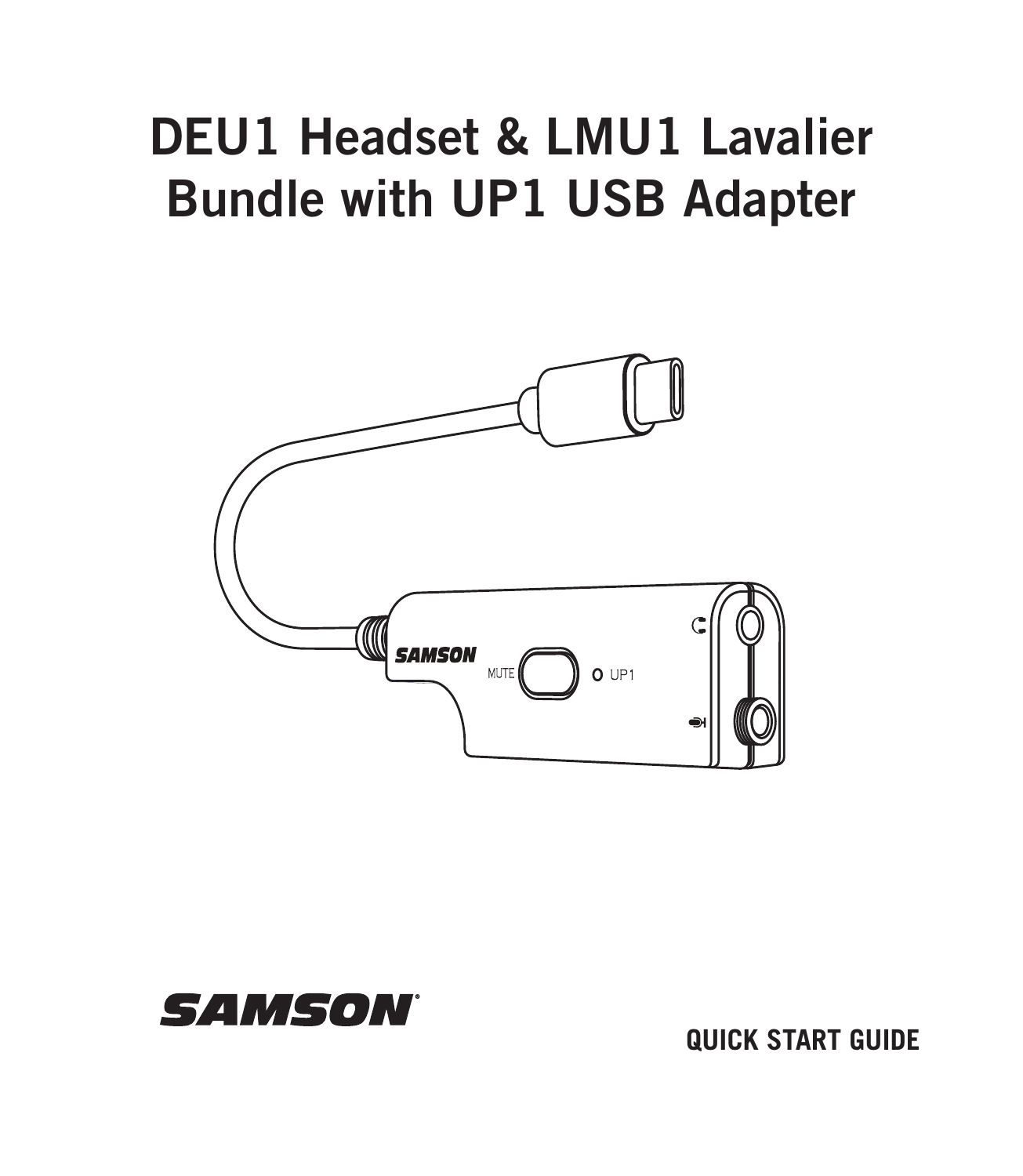## **Quick Start**

- 1. Connect LM8 (LMU1 bundle) or DE5 (DEU1 bundle) to UP1's threaded 3.5 mm (1/8") microphone input jack. Headphones or earbuds can be connected to the 1/8" headphone output jack depending on user's application.
- 2. Plug the USB-C, or USB-A adapter into a desktop or laptop computer, tablet, or smart device. LED lights white indicating proper connection.
- 3. NOTE: Playback volume and microphone gain must be adjusted using the host device, such as a computer, laptop, smartphone, or tablet.
- 4. Press MUTE button to mute or un-mute audio signal from connected microphone (LM8 or DE5). MUTE = RED color LED, WHITE color LED is normal operation.

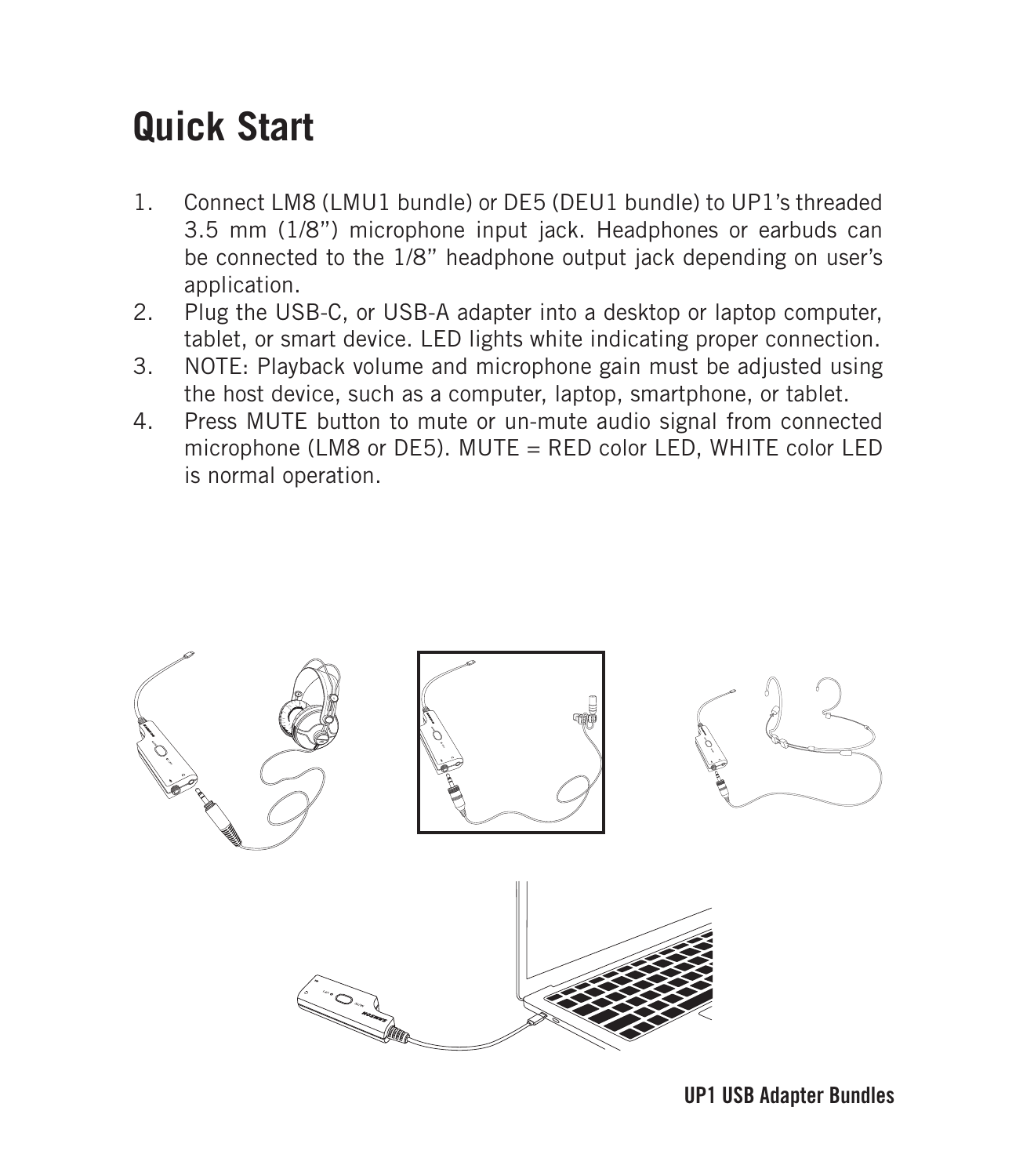## **Specifications**

**I/O** 1/8"stereo input

**Frequency Response**<br> **Maximum Output Power**<br>
25mW (re OdBVS, 22H **Noise Floor** -95dBU (A-wt.) **Dynamic Range** 93dB (re-2dBU, A-wt.)

**USB**

**Bit Depth** 16-bit

**Microphone Input** 2.1KΩ source used for measurements **I/0 1/8**" mono input T: signal +3VDC mic bias, R: n/c, S: ground **Frequency Response**<br> **Maximum Input Signal**  $+11dBu \leq 1\%THD + N$ **Maximum Input Signal** +11dBu, ≤1%THD+N, 100Hz-20kHz minimum gain settings **Noise Floor**<br> **Dynamic Range**<br> **Dynamic Range**<br> **B** 87dB (re 0dBFS, A-wt.) **Dynamic Range** 87dB (re 0dBFS, A-wt.) microphone gain setting: -1.1dB

**Headphone Output** 16Ω load used for measurements T: left channel, R: right channel, S: headphone ground **Maximum Output Power** 25mW (re 0dBVS, 22Hz-22kHz BW) OdBFS USB playback = -2dBu headphone out

**I/O** USB Type-C (USB2.0) USB C to USB A adapter included **Sample Rate** 44.1kHz/48kHz<br> **Power** +5VDC 100mA **Power** +5VDC, 100mA max **OS Compatibility** MacOS, Windows, Linux, iOS, Android

Weight **19g without USB** adapter 25g with USB adapter Dimensions 210mm x 24mm x 15.75mm without USB adapter 242mm x 24mm x 15.75mm with USB adapter